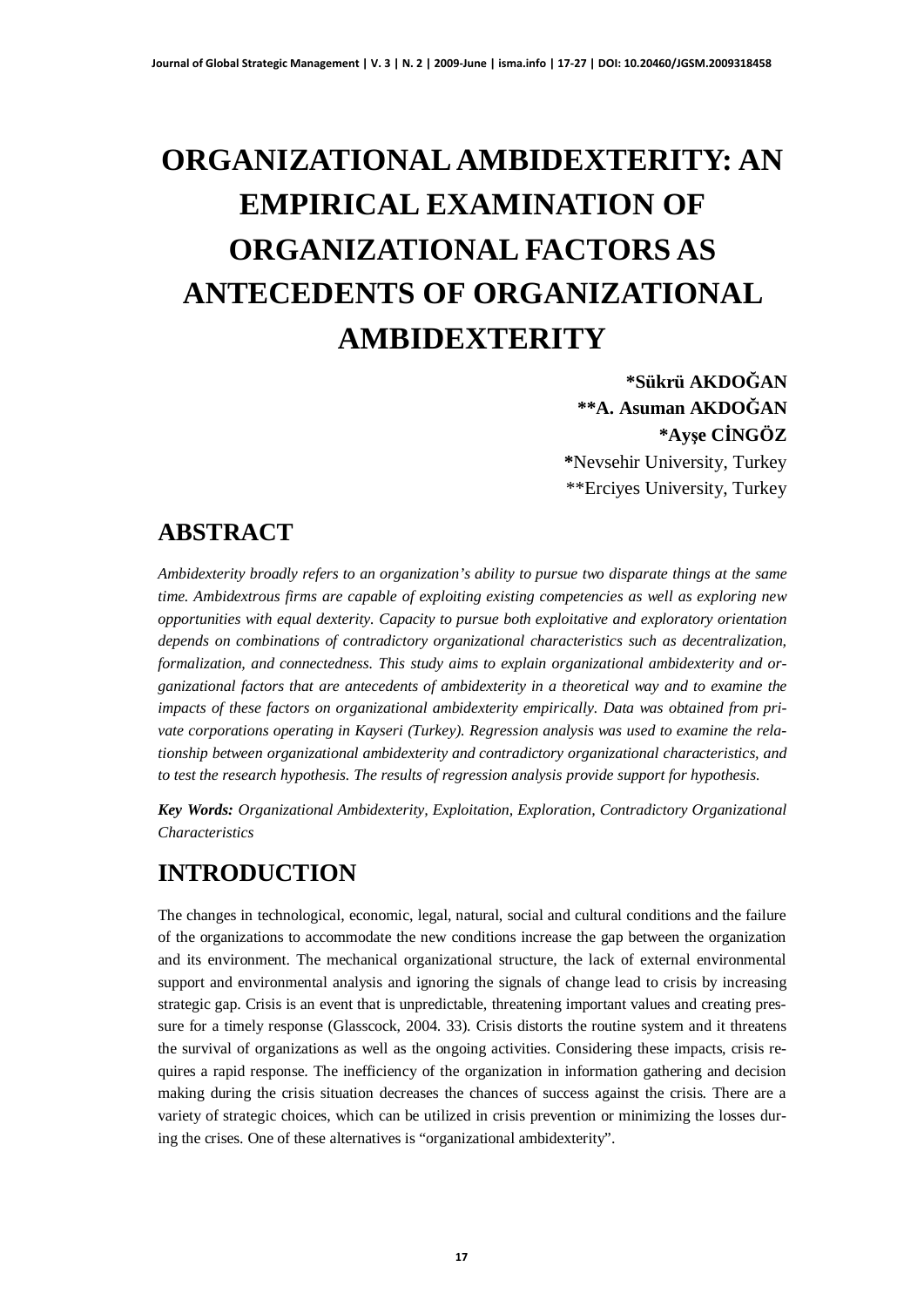Ambidexterity broadly refers to an organization's ability to pursue two disparate things at the same time (Gibson and Birkinshaw, 2004: 210; Lin et al., 2007: 1646). Ambidextrous firms are capable of exploiting existing competencies as well as exploring new opportunities with equal dexterity (Lubatkin et al., 2006: 647). Adapting to changing environmental conditions and obtaining sustainable competitive advantage broadly depend on both exploiting current resources and exploring new opportunities in order to make an innovation. Finland's Nokia Corp could be a good example in order to illustrate more concretely how firms can do this; it has been trying out a vast array of new mobile technology offerings, while continuing to invest in its dominant handsets franchise (Birkinshaw and Gibson, 2004a: 47).

Applying organizational ambidexterity strategy enables cost-effectiveness for a firm and helps firms to meet different customers' needs. In addition, ambidexterity is very important for organizational survival and success. Previous studies indicate that many successful firms are ambidextrous. If a firm wants to gain these advantages and wants to be ambidextrous, some organizational antecedents and external environmental factors should support this strategy. External environmental factors that effect ambidexterity are environmental dynamism and competitiveness (Jansen et al., 2005: 352; O'Reilly and Tushman, 2007: 20). In addition to environmental factors, organizational antecedents that can be seen as a determinant of organizational ambidexterity are the combinations of contradictory organizational characteristics such as decentralization, formalization, and connectedness (Jansen et al., 2005: 352).

Organizational ambidexterity is a new concept in Turkish literature. An empirical examination towards explaining the antecedents of organizational ambidexterity has not been done yet. Therefore, this study will become very useful to fill in this gap. Also, this study guides organizations' managers who work under uncertainty and crisis conditions about how to apply organizational ambidexterity and how to arrange organizational structure to achieve this strategy. Our objective in this study is to explain organizational ambidexterity and organizational factors that are antecedents of ambidexterity in a theoretical way and to empirically examine the impacts of these factors on organizational ambidexterity. In this context, we first explain organizational ambidexterity theoretically. Then, we address the antecedents of the ambidexterity. Finally we test our hypothesis by presenting and discussing our empirical findings.

# **THEORETICAL BACKROUND AND HYPOTHESIS**

Organization theorists have recently adopted the human trait of ambidexterity, or the ability of individuals to use both their hands with equal skill, as a metaphor to describe organizations (Lubatkin et al., 2006: 647). Traditionally, in organizational literature ambidexterity broadly refers to an organization's ability to pursue two disparate things at the same time-such as manufacturing efficiency and flexibility, standardization and innovation, differentiation and low-cost strategic positioning, or global integration and local responsiveness (Gibson and Birkinshaw, 2004: 210; Lin et al., 2007: 1646; Han and Celly, 2008: 335). One of good examples which had this ability is Seiko. In the mid-1960s, Seiko transformed itself from being merely a mechanical watch firm into being both a quartz and mechanical watch company. This move into low-cost, high-quality watches triggered wholesale change within Seiko and, in turn, within the world-wide watch industry (Tushman and O'Reilly, 1996: 10). This case shows that Seiko achieved both low-cost and high-quality strategic positioning in the watch industry at the same time.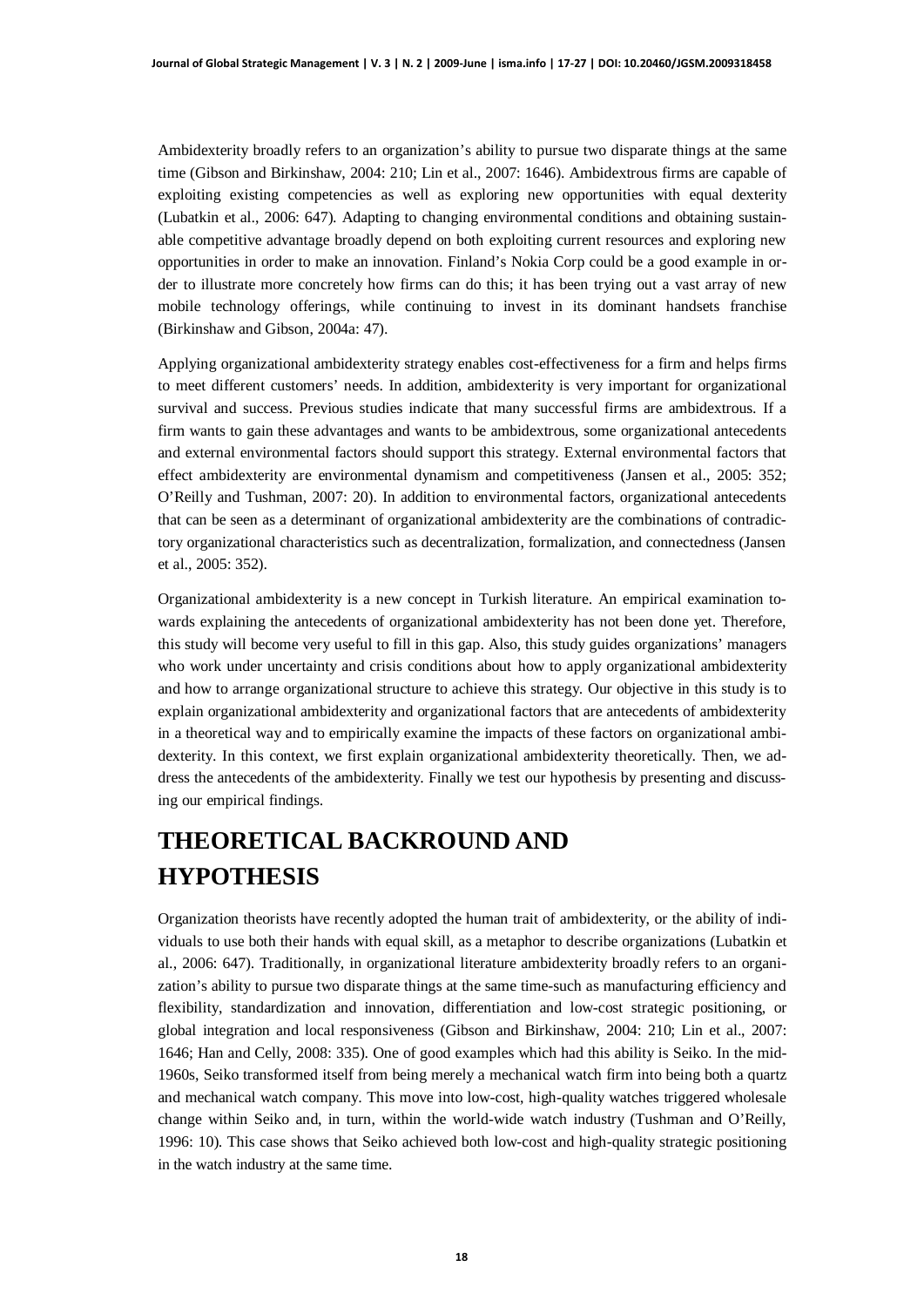More specifically, the ambidextrous organization achieves alignment in its current operations while also adapting effectively to changing environmental demands (Gibson and Birkinshaw, 2004: 210; Jansen, 2005: 15; Raisch and Birkinshaw, 2008: 375). Tushman and O'Reilly defined ambidexterity as the "ability to simultaneously pursue both incremental and discontinuous innovation and change" (1996: 8). March and Simon (1958) discussed the balance between the conflicting demands for exploitation and exploration (March, 1991: 71; Benner and Tushman, 2003: 238, Gibson and Birkinshaw, 2004: 210).

Also, ambidexterity can be undertaken in two different forms as structural ambidexterity and contextual ambidexterity (Birkinshaw and Gibson, 2004a: 49; Birkinshaw and Gibson, 2004b: 3-4; Gibson and Birkinshaw, 2004: 209). Contextual ambidexterity that is achieved within a single organizational unit is the behavioral capacity to simultaneously demonstrate alignment and adaptability across an entire business unit (Gibson and Birkinshaw, 2004: 210, Kauppila, 2007: 3; Filiou and Windrum, 2008: 1). Alignment refers to coherence among all the patterns of activities in the business unit; they are working together toward the same goals. Adaptability refers to the capacity to reconfigure activities in the business unit quickly to meet changing demands in the task environment. Contextual ambidexterity can be viewed as a meta-level capacity that permeates all functions and levels in a unit, rather than as a "dual structure" in which the two demands are kept separate.

Structural ambidexterity is to create separate structures for different types of activities. For example, the core business units are given responsibility for creating alignment with the existing products and markets; and the R&D department and business development group are given the job of prospecting for new markets, developing new technologies and keeping track of emerging industry trends (Birkinshaw and Gibson, 2004a: 49). As can be seen below, structural ambidexterity emphasizes the importance of simultaneously balancing contradictory tensions in an organization.

The concept of contextual ambidexterity differs from structural ambidexterity in many important ways. These differences are shown in Table 1.

#### **Table 1:**

#### **Differences Between Contextual Ambidexterity and Structural Ambidexterity**

|                                                                                      | <b>Structural Ambidexterity</b>                                                                  | <b>Contextual Ambidexterity</b>                                                                            |
|--------------------------------------------------------------------------------------|--------------------------------------------------------------------------------------------------|------------------------------------------------------------------------------------------------------------|
| How is ambidexterity achieved?                                                       | Alignment-focused and adaptability-<br>focused activities are done in separate<br>units or teams | Individual employees divide their time<br>between alignment-focused and<br>adaptability-focused activities |
| Where are decisions made about the<br>split between alignment and adapta-<br>bility? | At the top of the organization                                                                   | On the front line-by salespeople, plant<br>supervisor, office worker                                       |
| Role of top management                                                               | To define the structure, to make trade-<br>offs between alignment and adaptabil-<br>ity          | To develop the organizational context<br>in which individuals act                                          |
| Nature of roles                                                                      | Relatively clearly defined                                                                       | Relatively flexible                                                                                        |
| <b>Skills of employees</b>                                                           | More specialists                                                                                 | More generalist                                                                                            |

Birkinshaw, J. and Gibson, C. (2004a), Building Ambidexterity into an Organization, MIT Sloan Management Review, 45, p. 50.

Table 1 demonstrates that, structural ambidexterity is achieved by doing alignment-focused and adaptability-focused activities in separate units or teams. However, contextual ambidexterity is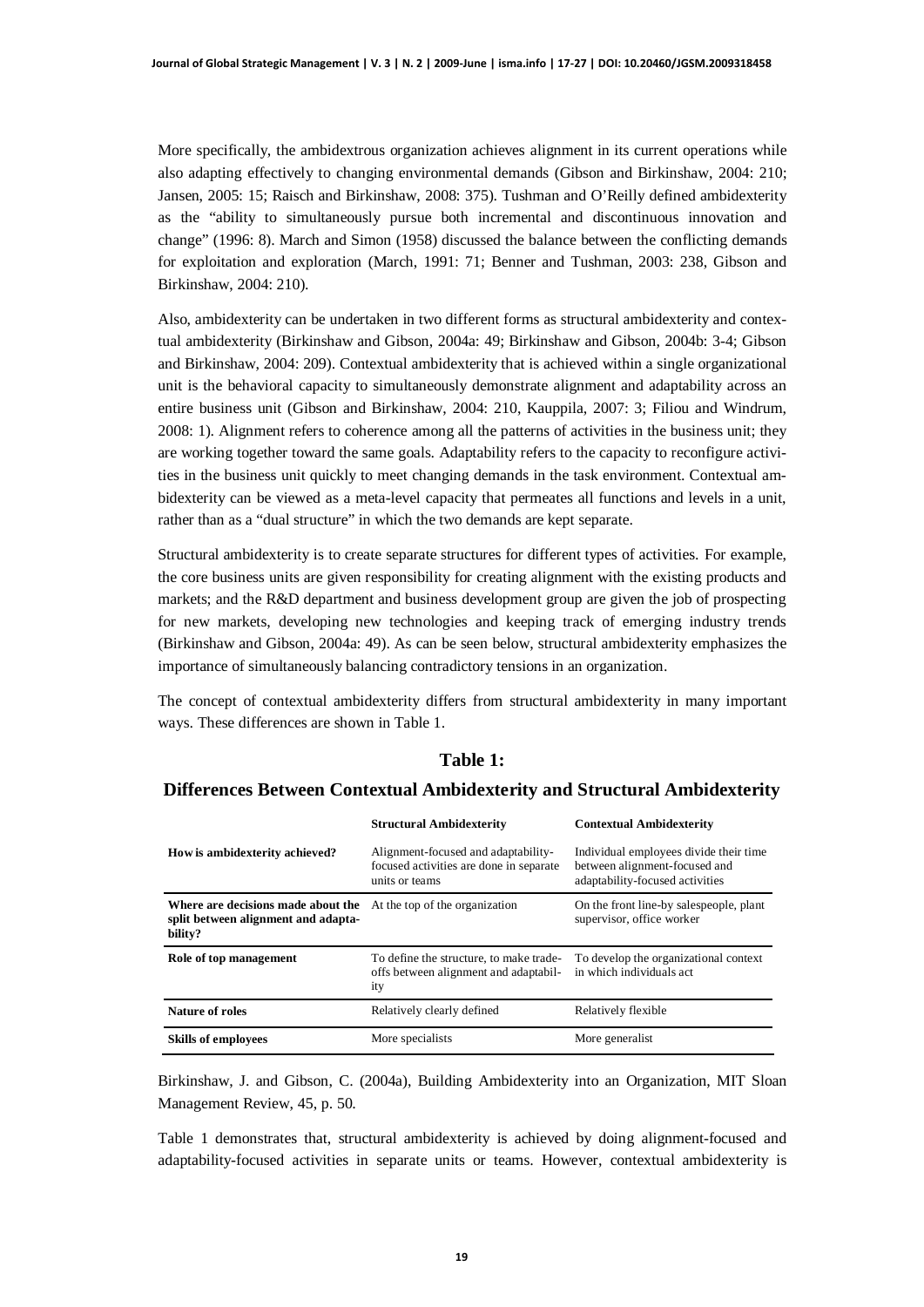achieved through individual employees who divide their time between alignment-focused and adaptability-focused activities. Despite these differences, two approaches should be viewed as complementary. In fact, many successful companies, including Hewlett-Packard, 3M and Intel, use a combination of both approaches to deliver simultaneously on the needs for alignment and adaptability (Birkinshaw and Gibson, 2004a: 50).

Organizational ambidexterity requires firms to address exploitation and exploration (Raisch and Birkinshaw, 2008: 389). Ambidextrous firms are capable of exploiting existing competencies as well as exploring new opportunities with equal dexterity (Lubatkin et al., 2006: 647). Exploitation includes such things as refinement, choice, production, efficiency, selection, implementation, execution (March, 1991: 71, He and Wong, 2004: 481; Lin et al., 2007: 1645). The intent of exploitation is to respond to current environmental conditions by adapting existing technologies and further meeting the needs of existing customers (Lubatkin et al., 2006: 647). In contrast, exploration includes things such as search, variation, risk taking, experimentation, flexibility, discovery, innovation (March, 1991: 71; He and Wong, 2004: 481). Developing new technological or marketing methods are very important for exploration. Exploration is intended to respond to, as well as drive, latent environmental trends by creating innovative technologies and new markets (Lubatkin et al., 2006: 647). Exploration and exploitation require substantially different structures, processes, strategies, capabilities and cultures to pursue and may have different impacts on firm adaptation and performance. In general, exploration is associated with organic structure, loosely coupled systems, improvisation, autonomy and chaos. Exploitation is associated with mechanistic structure, tightly coupled systems, routinization, control and bureaucracy (He and Wong, 2004: 481). Certain differences between exploitation and exploration concepts are indicated in Table 2.

|                                           | <b>Exploration</b>                                                  | <b>Exploitation</b>                                                      |
|-------------------------------------------|---------------------------------------------------------------------|--------------------------------------------------------------------------|
| <b>Outcomes</b>                           | New designs, new markets, and<br>new distribution channels          | Existing designs, current markets,<br>and existing distribution channels |
| <b>Knowledge base</b>                     | Require new knowledge and<br>departure from existing knowledge      | Build and broaden existing<br>knowledge and skills                       |
| <b>Result from</b>                        | Search, variation, flexibility,<br>experimentation, and risk-taking | Refinement, production, efficiency,<br>and execution                     |
| <b>Performance</b><br><i>implications</i> | Distant in time                                                     | Short-term benefit                                                       |

**Table 2: Comparison of Exploitation and Exploration**

Jansen, J. (2005), Ambidextrous Organizations: A Multiple-Level Study of Absorptive Capacity, Exploratory and Exploitative Innovation and Performance, Unpublished Dissertation, p. 19.

Exploitation and exploration activities are not new, however, rarely has past research perceived exploitation and exploration activities as two edge of one continuum (Oshri et al., 2005: 10). As competition intensifies and the speed of change arises, firms are increasingly confronted with a tension between exploiting existing competencies and exploring new ones (Jansen et al., 2005: 351). Adaptation to existing environmental demands may foster structural inertia and reduce firms' capacity to adapt to future environmental changes and new opportunities. On the other hand, experimenting with new alternatives reduce the speed at which existing competencies are improved and refined (March, 1991: 71; He and Wong, 2004: 482). As a result, achieving a proper balance between exploration and exploitation may be the primary factor for sustainable prosperity.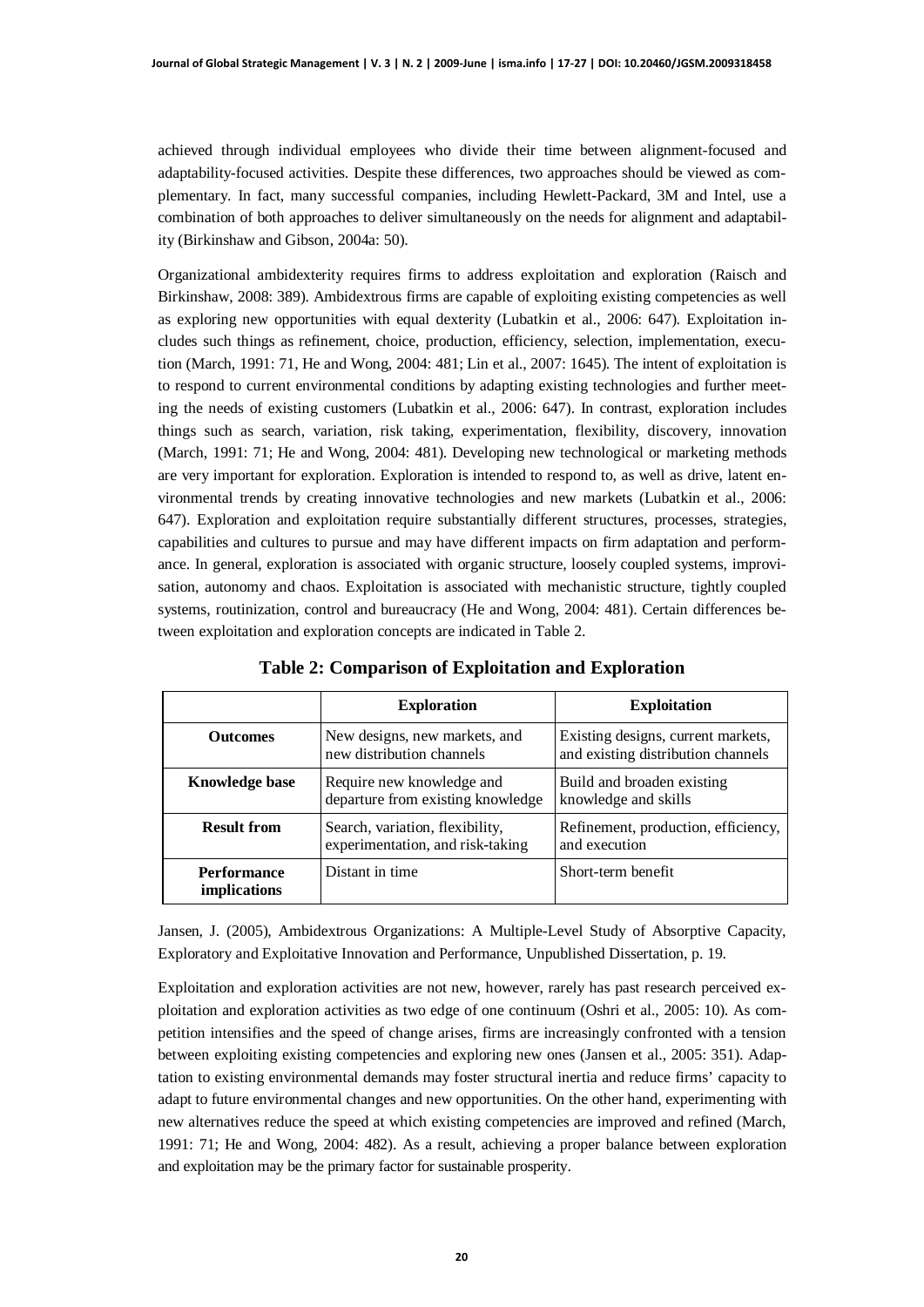Organizational ambidexterity that is capable of exploiting existing competencies as well as exploring new opportunities with equal dexterity is very crucial to organizational survival. Previous studies also argue that successful firms are ambidextrous (Jansen, 2005: 15; Jansen et al., 2005: 352). That is, they can: (a) avoid major or sudden organizational changes, (b) achieve higher performance and sustainability, (c) divert organizational inertia, (d) obtain higher sales growth, (e) improve their learning capacity, (f) make a profit through both revolutionary and evolutionary change, change and preservation or exploratory and exploitative innovations (Tushman and O'Reilly, 1996: 24; Gibson and Birkinshaw, 2004: 210; O'Reilly and Tushman, 2007: 29; Han and Celly, 2008: 336). Although, a positive interaction between exploration and exploitation i.e., organizational ambidexterity provides these benefits to firms, in practice; because of exploration and exploitation need fundamentally different logic, a limited number of firms are succeeded at managing ambidexterity. Therefore, certain conditions and organizational characteristics are necessary to apply such a strategy, successfully. Especially, it needs a special style of managers or leaders.

Furthermore, there is little empirical research that has been made about what factors have impact on organizational ambidexterity. For a firm, to be ambidextrous both organizational antecedents and external environmental factors must support this strategy. External environment factors that effect ambidexterity are environmental dynamism and competitiveness. Organizations that operate in dynamically competitive environments simultaneously pursue both exploratory and exploitative innovations (Jansen et al., 2005: 352; O'Reilly and Tushman, 2007: 30). In addition to environmental factors, a decentralized structure, a common culture and vision, a clear consensus within the senior team about the strategy and the importance of ambidexterity, tight coordination, top management integration, supportive leaders and flexible managers are needed as the key sources of ambidexterity (Tushman and O'Reilly 1996: 26-27; Gibson and Birkinshaw, 2004: 212; Kauppila, 2007: 10; O'Reilly and Tushman, 2007: 24; Raisch and Birkinshaw, 2008: 389). Barlett and Ghoshal (1989) also focused on building a shared vision, recruitment and selection, training and career path management of executives as way of stimulating a company to be globally integrated and locally responsive at the same time (Gibson and Birkinshaw, 2004: 212). Besides these factors, capacity to pursue both an exploitative and exploratory orientation depend on combinations of contradictory organizational characteristics such as decentralization, formalization, and connectedness (Jansen et al., 2005: 352).

Formalization represents the degree to which rules define roles, authority relations, communications, norms and sanctions, and procedures (Deshpande and Zaltman, 1982: 18; Jaworski and Kohli, 1993: 56). Formalization is aimed at reducing variance through incremental improvements in processes and outputs. Through formalization, organizations codify best practices so as to make them more efficient to exploit and accelerate its diffusion (Jansen et al., 2005: 354). In the literature, it was argued that bureaucracies do well in the implementation of innovations but poorly in the generation of innovations (Adler and Borys, 1996: 63). That is, formalization enhances exploitative innovations through improvement of current products, services, and processes. It motivates individuals to share explicit as well as tacit knowledge, and it reduces the cost associated with knowledge sharing (Jansen et al., 2005: 354). Briefly, formalization is concerned with an organization's responsiveness and information utilization. So, formal organizational structure and systems are proper to apply exploitative strategy.

Hage and Aiken (1967: 510) described decentralization as organizational members' participation to the organizational decisions. Decentralization allows for the interplay between a variety of perspectives and leads to a rich internal network of diverse knowledge resources (Hage and Aiken, 1967: 510; Jansen et al., 2005: 354). Decentralization facilitates ad hoc problem solving that increase the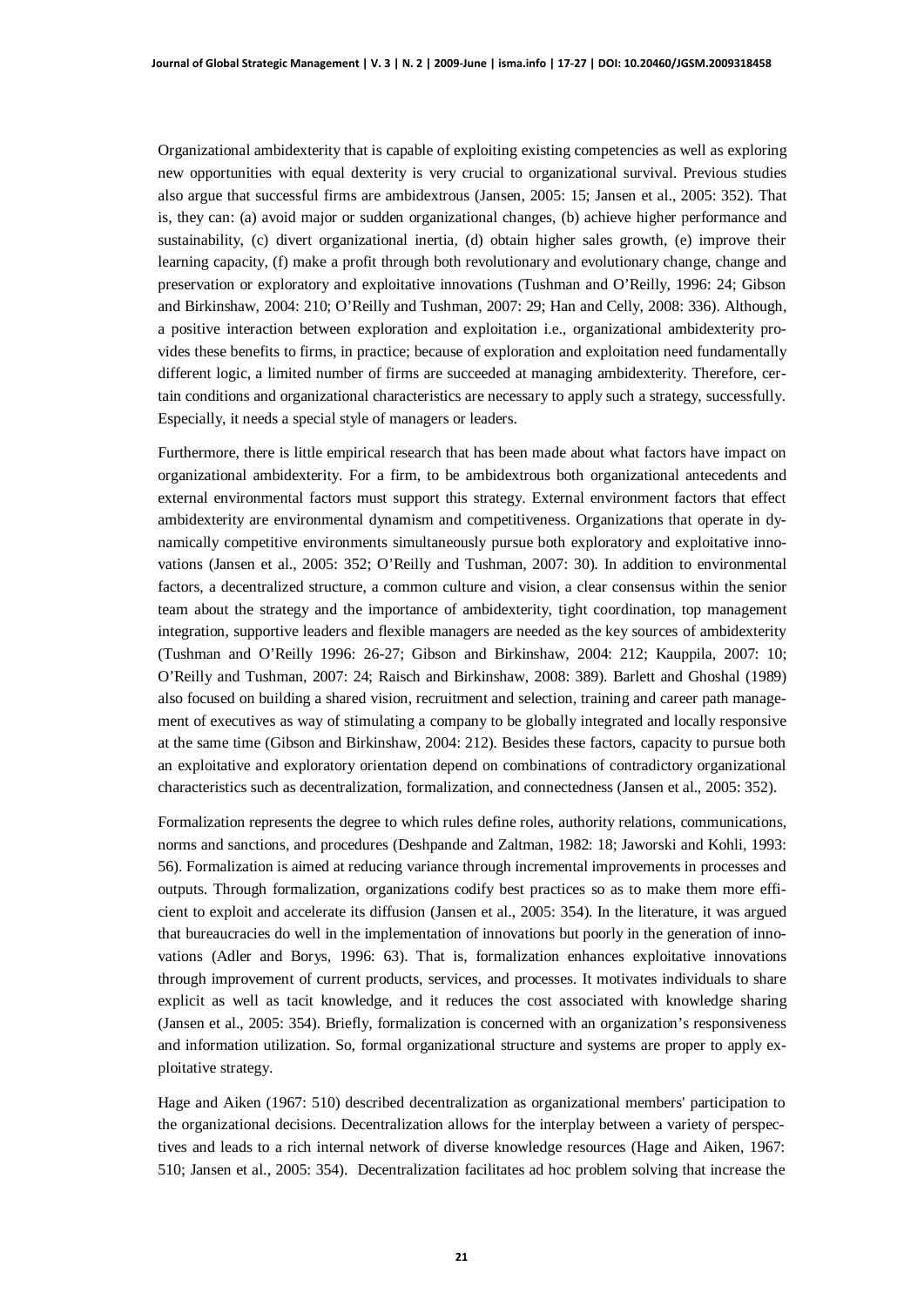range of possible responses to problems and supports exploratory learning. From this point of view, amount of the delegation of decision-making authority throughout an organization and the extent of participation by organizational members in decision-making is appropriate for exploratory orientation.

Connectedness refers to the degree of formal and informal direct contact among employees in organization (Jaworski and Kohli, 1993: 56). Densely connected networks permit individuals to develop deep knowledge structure, to exchange information and to refine existing businesses, products, and processes (Jaworski and Kohli, 1993: 56; Jansen et al., 2005: 354).

In this respect, combining the required organizational characteristics is an important issue in order to pursue both exploitative and exploratory orientation simultaneously. Decentralization of decisionmaking supports an organization's exploratory innovations, but without formal and densely connected structures these new opportunities may not be exploited successfully (Jansen et al., 2005: 354). Therefore, interactions of these factors that act complementarily and reinforce each other are necessary to achieve ambidexterity. Accordingly, we propose that ambidextrous organizations combine contradictory organizational characteristics such as decentralization, formalization, and connectedness. In this context, we suggest the following hypothesis.

**Hypothesis:** Interaction of decentralization, formalization, and connectedness has positive impact on organizational ambidexterity.

## **METHOD, RESULTS AND DISCUSSION**

#### **Sample and Measurement**

Data is obtained from one of the top executives of each 83 private companies in Kayseri, Turkey, and structured questionnaire forms were used. The sample was sufficient to allow statistical analysis at the corporate level (Gibson and Birkinshaw, 2004: 212). We examined ambidexterity with dimensions of exploitation and exploration. Ambidexterity was assessed using the 12-item scale measure and 5-point scale ranging from 1 (strongly disagree) to 5 (strongly agree) that was developed by Lubatkin et al. (2006). In addition, contradictory organizational characteristics that consist of decentralization, formalization, and connectedness were measured by scales that were developed by Tanenbaum and Schmidt (1973), Aiken and Hage (1968) and, Jaworski and Kohli (1993) in turns. These measures were assessed with 5-point Likert scales ranging from 1-strongly disagree to 5 strongly agree. Regression analysis was used to examine the relationship between organizational ambidexterity and contradictory organizational characteristics.

### **Analysis and Test of the Hypothesis**

Cronbach's alpha scores for each variable exceeded 0.70 (organizational ambidexterity  $(\alpha=0.820)$ , formalization ( $\alpha$ =0.776), decentralization ( $\alpha$ =0.737), and connectedness ( $\alpha$ =0.712)), which is an acceptable level of reliability.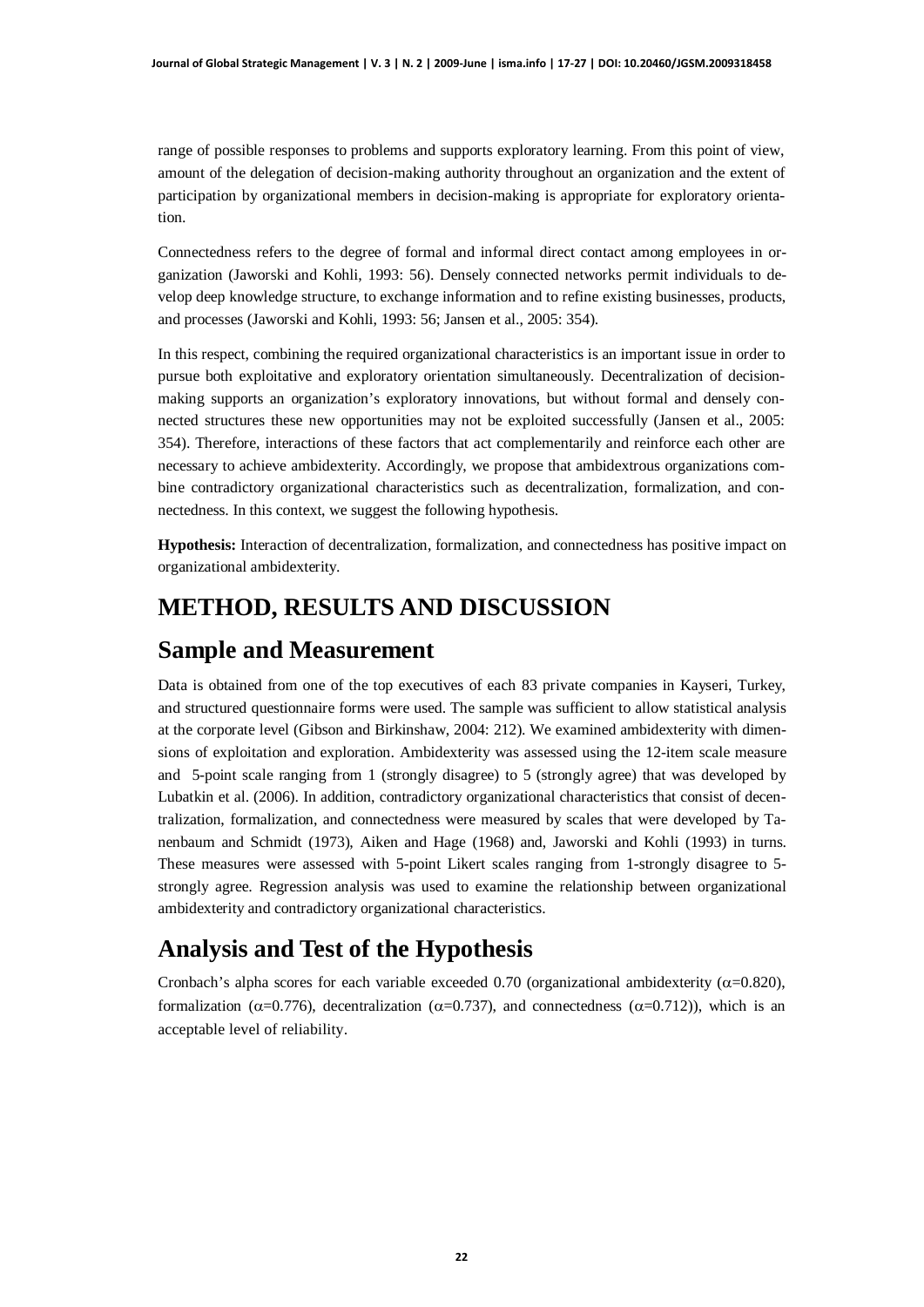| <b>Variables</b>                                   | Mea   | S.d.<br>n   | 1        | $\overline{2}$ | 3       | $\overline{\mathbf{4}}$ | 5        | 6        |
|----------------------------------------------------|-------|-------------|----------|----------------|---------|-------------------------|----------|----------|
| 1. Ambidexterity                                   |       | 16.33 6.888 |          |                |         |                         |          |          |
| 2. Exploitation                                    | 3.96  | 0.638       | $.688**$ |                |         |                         |          |          |
| 3. Exploration                                     | 4.02  | 1.275       | $.962**$ | .498**         |         |                         |          |          |
| 4. Contradictory Organizational<br>Characteristics | 41.99 | 16.808      | $.353**$ | $.511**$       | $.246*$ |                         |          |          |
| 5. Decentralization                                | 3.37  | 0.665       | $.324**$ | $.401**$       | $.252*$ | $.798**$                |          |          |
| 6. Formalization                                   | 3.23  | 0.508       | $.339**$ | $.421**$       | $.251*$ | $.757**$                | $.406**$ |          |
| 7. Connectedness                                   | 3.71  | 0.627       | .189     | $.406**$       | .103    | $.764**$                | $.414**$ | $.460**$ |

\**p* <.05, \*\**p* <.01, n= 83 (organizations)

Ambidexterity is the multiplicative interaction of exploitation and exploration. Contradictory organizational characteristics are the multiplicative interaction of decentralization, formalization, and connectedness.

Means, standard deviations, and correlations among the variables are presented in Table 3. According to our analysis, all of the other research variables are positively and significantly correlated with each other except connectedness. Connectedness doesn't have significant correlation with organizational ambidexterity and exploration. In the literature, it is argued that, densely connected networks permit individuals to develop deep knowledge structure, to exchange information and to refine existing businesses, products, and processes (Jaworski and Kohli, 1993: 56; Jansen et al., 2005: 354). That is, connectedness may enhance both exploitative and exploratory orientation. However, in this research it is only correlated with exploitation. Notwithstanding, there are positive and significant relations among connectedness and other variables.

There is a positive and significant correlation between exploitation and exploration. This indicates that organizations can achieve both simultaneously. There is a very strongly and positively correlation among dimensions of ambidexterity and ambidexterity, and also among dimensions of contradictory organizational characteristics. These findings support results of previous studies (Gibson, and Birkinshaw, 2004; Jansen et al., 2005). Further, decentralization, formalization, and their interaction (contradictory organizational characteristics) are significantly and positively related to exploitation, exploration and their interaction (ambidexterity). For example, formalization is positively and significantly correlated with exploitative (.421). Formalization enhances exploitative innovations through improvement of current products, services, and processes. According to the results of descriptive analysis, 59 percent of managers believed that people who work in their organizations feel as though they are constantly being watched to see that they obey all the rules. 69.9 percent of managers stated that, the employees are constantly being checked on for rule violations. Level of formalization can be seen as high (3.23) in these organizations, which participated in the research. Also, decentralization facilitates ad hoc problem solving that increase the range of possible responses to problems and supports exploratory learning. From this point of view, amount of the delegation of decision-making authority throughout an organization and the extent of participation by organizational members in decision-making are appropriate for exploratory orientation. The result shows that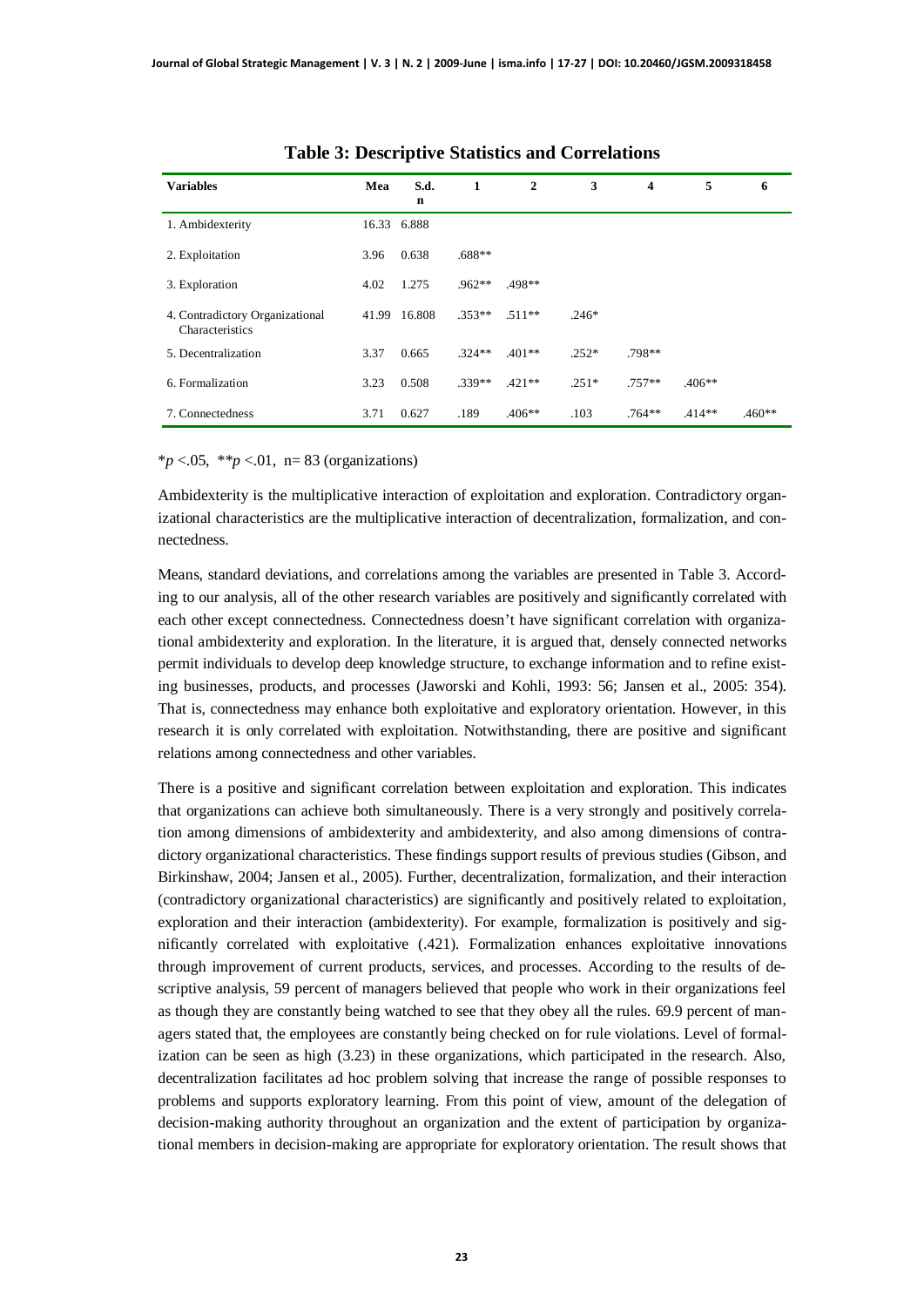mean score for decentralization is 3.37. This result implies that there is high level decentralization in our sample.

Nonetheless, decentralization of decision-making supports an organization's exploratory innovations, but without formalization these new opportunities may not be exploited successfully. Therefore, interactions of these factors that act complementarily and reinforce each other are necessary to achieve ambidexterity. That is, contradictory organizational characteristics are essential to pursue both exploitation and exploration with equal dexterity. Similarly, our results show that there is a positive correlation between ambidexterity and contradictory organizational characteristics. Therefore, the more interaction of decentralization, formalization, and connectedness increases, the more organizational ambidexterity increases.

Regression analysis was used to examine the relationship between organizational ambidexterity and contradictory organizational characteristics. Regression analysis results are presented in Table 4.

| <b>Independent Variables</b>                    | <b>Dependent Variable:</b><br><b>Organizational Ambidexterity</b> |                         |
|-------------------------------------------------|-------------------------------------------------------------------|-------------------------|
|                                                 | $\mathbb{R}^2$                                                    | Adjusted $\mathbb{R}^2$ |
| 1. Decentralization                             | .105                                                              | .094                    |
| 2. Formalization                                | $.115**$                                                          | .104                    |
| 3. Connectedness                                | $.036*$                                                           | .024                    |
| 4. Decentralization*Formalization*Connectedness | $124***$                                                          | .114                    |
| 5. Decentralization*Formalization               | $.153***$                                                         | .143                    |
| 6. Decentralization*Connectedness               | $.093*$                                                           | .082                    |
| 7. Formalization*Connectedness                  | $.091*$                                                           | .080                    |

#### **Table 4: Results of Regression Analysis**

\**p* <.05, \*\**p* <.01, \*\*\**p* <.001

According to the results of regression analysis, the relationship between the contradictory organizational characteristics (independent variable) and organizational ambidexterity (dependent variable) is statistically significant ( $R^2$ = .124). Contradictory organizational characteristics can explain the changes on organizational ambidexterity on 12.4%. Therefore, research hypothesis indicating *"*Interaction of decentralization, formalization, and connectedness has positive impact on organizational ambidexterity" is supported. That is, interaction of decentralization, formalization, and connectedness has positive and significant effects on organizational ambidexterity. In this context, our study provides empirical support for the argument that organizations are able to increase level of ambidexterity by combining contradictory organizational characteristics.

When other variables are examined, formalization and connectedness are found to significantly effect on ambidexterity, but decentralization is not. Furthermore, interaction between decentralization and formalization positively influences an organization to pursue exploratory and exploitative simultaneously ( $\mathbb{R}^2$  = .153). These findings contribute to recent research proposing that organizations become more ambidextrous by combining contradictory elements (Adler and Borsy, 1996; Gibson, and Birkinshaw, 2004; Jansen et al., 2005). Also, interaction of formalization and connectedness affects organizational ambidexterity in a positive way. However, this interaction has low impact on ambi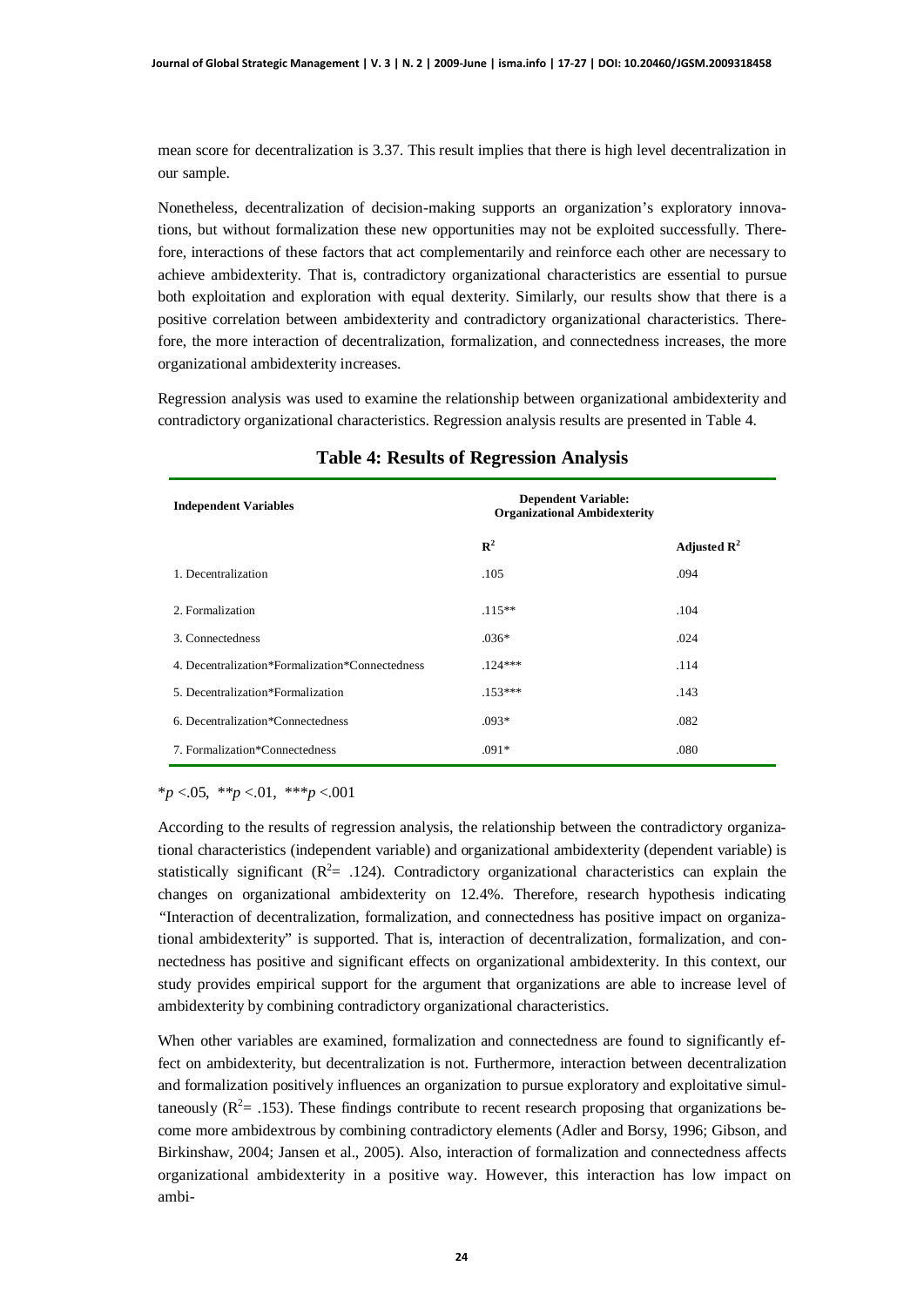dexterity. A primary reason for this result could be that densely connected social relations establish strong norms and beliefs that diminish the likelihood of conflict over goals and implications and encourage compliance with rules. Therefore, connectedness reduces the need for formal controls and decreases the uselessness of formalization (Jansen et al., 2005: 359).

# **CONCLUSION**

Organizational ambidexterity is the ability of exploiting existing competencies as well as exploring new opportunities with equal dexterity. One of the main factors that can help organizations to be ambidextrous is interaction of contradictory organizational characteristics. These characteristics are decentralization, formalization, and connectedness. Formal organizational structure and systems are required to apply exploitative strategy. Decentralization facilitates ad hoc problem solving that increase the range of possible responses to problems and supports exploratory learning. Connectedness may enhance both exploitative and exploratory orientation. However, decentralization of decisionmaking supports an organization's exploratory innovations, but without formal and densely connected structures these new opportunities may not be exploited successfully. Therefore, interactions of these factors that act complementarily and reinforce each other are necessary to achieve ambidexterity. In this context, we examined organizational ambidexterity and organizational factors that are antecedents of ambidexterity in a theoretical way and researched the impacts of these factors on organizational ambidexterity empirically.

The results of our analysis show that contradictory organizational characteristics are significantly and positively related to exploitation, exploration and their interaction (ambidexterity). The more interaction of decentralization, formalization, and connectedness increases, the more organizational ambidexterity increases. In this respect, our study provides empirical support for the argument that organizations are able to increase level of ambidexterity by combining contradictory organizational characteristics.

Results of this research are restricted with the sample. More different findings could be obtained from broader samples. Future research may examine how environmental factors affect organizational ambidexterity and may investigate the relation between organizational ambidexterity and organizational performance.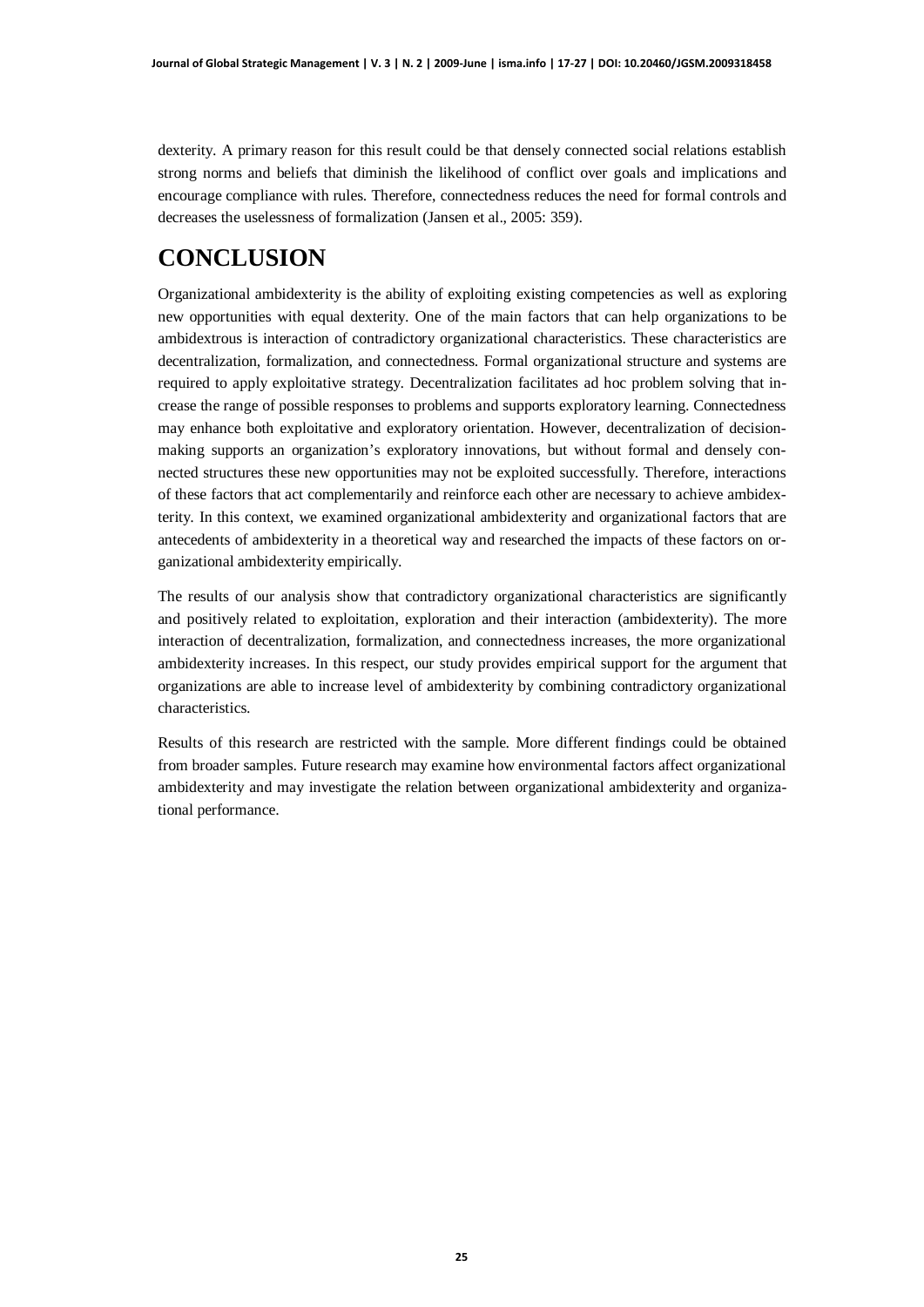### **REFERENCES**

Aiken, M. and Hage, J. (1968), Organizational Independence and Intra-organizational Structure, *American Sociological Review,* 33, pp. 912-30.

Adler, P. S. and Borys, B. (1996), Two Types of Bureaucracy: Enabling and Coercive, *Administrative Science Quarterly,* 41(1), pp. 61-89.

Benner, M. J. and Tushman, M. L. (2003), Exploitation, Exploration, and Process Management: The Productivity Dilemma Revisited, *Academy of Management Review*, 28, pp. 238-256.

Birkinshaw, J. and Gibson, C. (2004a), Building Ambidexterity into an Organization, *MIT Sloan Management Review,* 45, pp. 46-55.

Birkinshaw, J. and Gibson, C. (2004b), Building an Ambidextrous Organization, *Aim Research Working Paper Series,* 003, pp. 1-18.

Deshpande, R. and Zaltmen, G. (1986), Factors Affecting the Use of Market Research Information: A Path Analysis, *JRM, Journal of Marketing Research,* 19, pp. 14-31.

Filiou, D. and Windrum, P. (2008), Inter-Firm Ambidexterity in Complementary Competence Domain: A Study of UK Biotech, *Academy of Management Proceedings,* pp. 1-6.

Gibson, C. B. and Birkinshaw, J. (2004), The Antecedents, Consequences, and Mediating Role of Organizational Ambidexterity, *Academy of Management Journal*, 47, pp. 209-226.

Glasscock, J. (2004), The Jasper Dragging Death: Crisis Communication and The Community Newspaper, *Communication Studies,* 55, pp. 29-47.

Han, M. and Celly, N. (2008), Strategic Ambidexterity and Performance in International New Ventures, *Canadian Journal of Administrative Sciences,* 25, pp. 335-349.

He, Z. L. and Wong, P. K. (2004), Exploration vs. Exploitation: An Empirical Test of the Ambidexterity Hypothesis, *Organization Science,* 15, pp. 481-494.

Jansen, J. (2005), Ambidextrous Organizations: A Multiple-Level Study of Absorptive Capacity, Exploratory and Exploitative Innovation and Performance, *Unpublished Dissertation,* ERIM https:// ep.eur.nl/handle/1765/6774 .

Jansen, J. J. P., Van den Bosch, F. A. J. and Volberda, H. W. (2005), Exploratory Innovation, Exploitative Innovation, and Ambidexterity: The Impact of Environmental and Organizational Antecedents*, Schmalenbach Business Review,* 57, pp. 351-363.

Jaworski, B. J. and Kohli, A. K. (1993), Market Orientation: Antecedents and Consequences, *Journal of Marketing*, 57, pp. 53-70.

Kauppila, O. P. (2007), Towards A Network Model of Ambidexterity, *Helsinki School Economics Working Papers,* W-429, pp. 1-39.

Lin, Z., Yang, H. And Demirkan, I. (2007), The Performance Consequences of Ambidexterity in Strategic Alliance Formations: Empirical Investigation and Computational Theorizing, *Management Science*, 53, pp. 1645-1658.